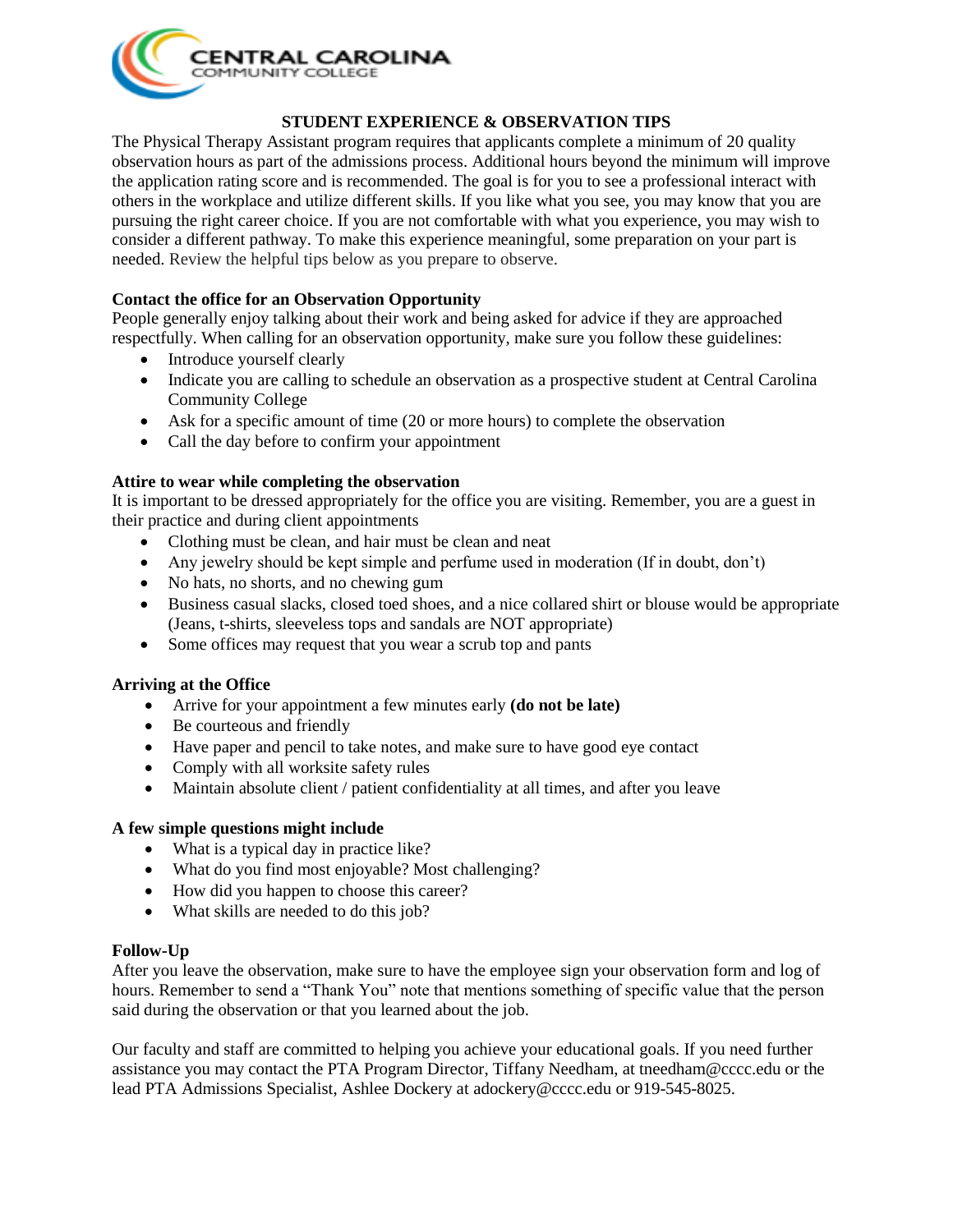## **PHYSICAL THERAPY ASSISTANY PROGRAM STUDENT EXPERIENCE & OBSERVATION VERIFICATION FORM**

As a part of the admissions process into the Physical Therapy Assistant program, students must complete a minimum of 20 observation hours to demonstrate work/volunteer experience in the physical therapy field. Students will have the opportunity to complete additional hours to gain points towards their competitive entry rating sheet. These 20+ hours will be completed under the supervision of a licensed Physical Therapist or Physical Therapy Assistant. Exceptions to this policy may be made on a case-bycase basis by the Physical Therapy Assistant Program Director and the appropriate Academic Dean.

| <b>Applicant: (Please Print)</b>                                                        | <b>Physical Therapist/Assistant: (Please print)</b>           |  |
|-----------------------------------------------------------------------------------------|---------------------------------------------------------------|--|
| Name:<br><u> 1980 - Andrea Andrew Maria (h. 1980).</u>                                  | Name:                                                         |  |
|                                                                                         | License #:<br><u> 1989 - Johann John Stone, mars et al. (</u> |  |
|                                                                                         | <b>Facility Name:</b>                                         |  |
| Telephone:                                                                              |                                                               |  |
| Student ID:                                                                             |                                                               |  |
|                                                                                         | Telephone:                                                    |  |
| Approximate date range that hours were completed during (example: $1/1/22 - 3/10/22$ ): |                                                               |  |

## **Please Indicate this Applicant's Observation Setting or Patient Type:**

Acute Care [ ] Rehab Facility [ ] Skilled Nursing Facility [ ] Outpatient Clinic [ ] School System [ ] Wellness Center[ ] Sports Medicine [ ] Home Health [ ] Government Agency [ ] Industrial Medicine [ ] Hospice [ ] Research Center [ ]

## **Please Evaluate this Applicant Utilizing the Provided Scale:**

Arrives on time: [ ] Above Average [ ] Average [ ] Below Average [ ] N/A Is motivated; shows interest: [ ] Above Average [ ] Average [ ] Below Average [ ] N/A Dressed appropriately; is disciplined: [ ] Above Average [ ] Average [ ] Below Average [ ] N/A Ability to communicate: [ ] Above Average [ ] Average [ ] Below Average [ ] N/A Professional demeanor: [ ] Above Average [ ] Average [ ] Below Average [ ] N/A

OPTIONAL: Please elaborate on any information provided above or feel free to provide any further information you would like to include in consideration of this candidate (please use the back of this form for additional space):